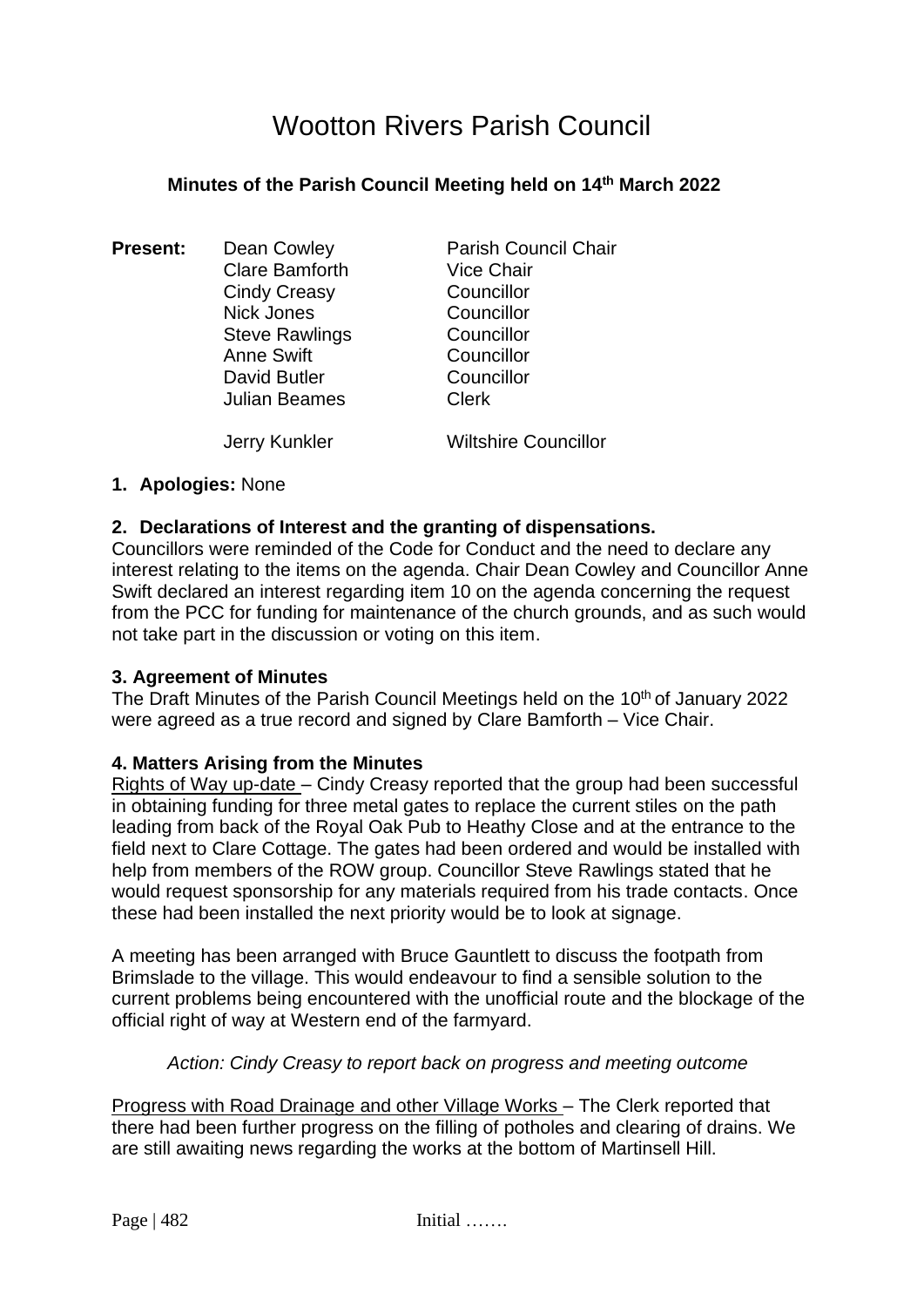The Clerk will continue to chase the roads engineer on the outstanding items

 *Action - continue to chase - Clerk*

# **5. Report from Wiltshire Councillor**

Jerry Kunkler reported that Wiltshire Council had passed its 2022/23 budget. He also reported that the CATG group would be changing its name and that in future there should be more funding available for footpath works. He reported on the outcome of two planning appeals for large housing developments in Pewsey which had both been refused and commented that the NDP seemed to be working in these cases. He was asked a question by Councillor Butler regarding food waste collections and Jerry responded by saying that this will have to be addressed by Wiltshire Council but it is not imminent.

#### **6. Police matters**

Nick Mitchel-Briggs stated that the website was only up to date as of January and that there was nothing significant to report.

#### **7. Planning**

Application 21/09096/FUL for Little House has been Approved with Conditions. There were no new applications to consider.

The Chair reported that an enforcement case has been raised with regards to cattle being kept in the new barn which has been constructed at the Northern end of the village. When approval was given for these barns, it was on condition that no livestock were to be kept on-site at it was within 400m of residential buildings.

#### **8. Finance**

The current financial position was reported as follows: Balances at Bank

| Daldlices at Dalik        |          |
|---------------------------|----------|
| <b>Business Account</b>   | 4,573.37 |
| <b>Treasurers Account</b> | 4,183.71 |

Total funds in bank 8,757.08 …..of which £2,138.34 was ring-fenced for recreation ground maintenance and new equipment.

#### Income/Payments

The following payments which had been made were approved by the Council

| IdVerde Invoice (grass cutting)       |  |
|---------------------------------------|--|
| <b>PCC Donation</b>                   |  |
| <b>Wessex Print Invoice (Contact)</b> |  |

 $£230.32$  plus VAT of  $£46.06$  $£100.00$  $£28.00$ 

#### BEAM Suspension

Nick Mitchell-Briggs, who administers the BEAM scheme had recently advised the Council that it was being suspended by Ford Fuels with whom it is currently run. This was due to the volatility of current fuel prices and their inability to fix prices in advance of delivery. This has a material affect of the council's finances as the income from this scheme contributes to the council's finances. The Clerk stated that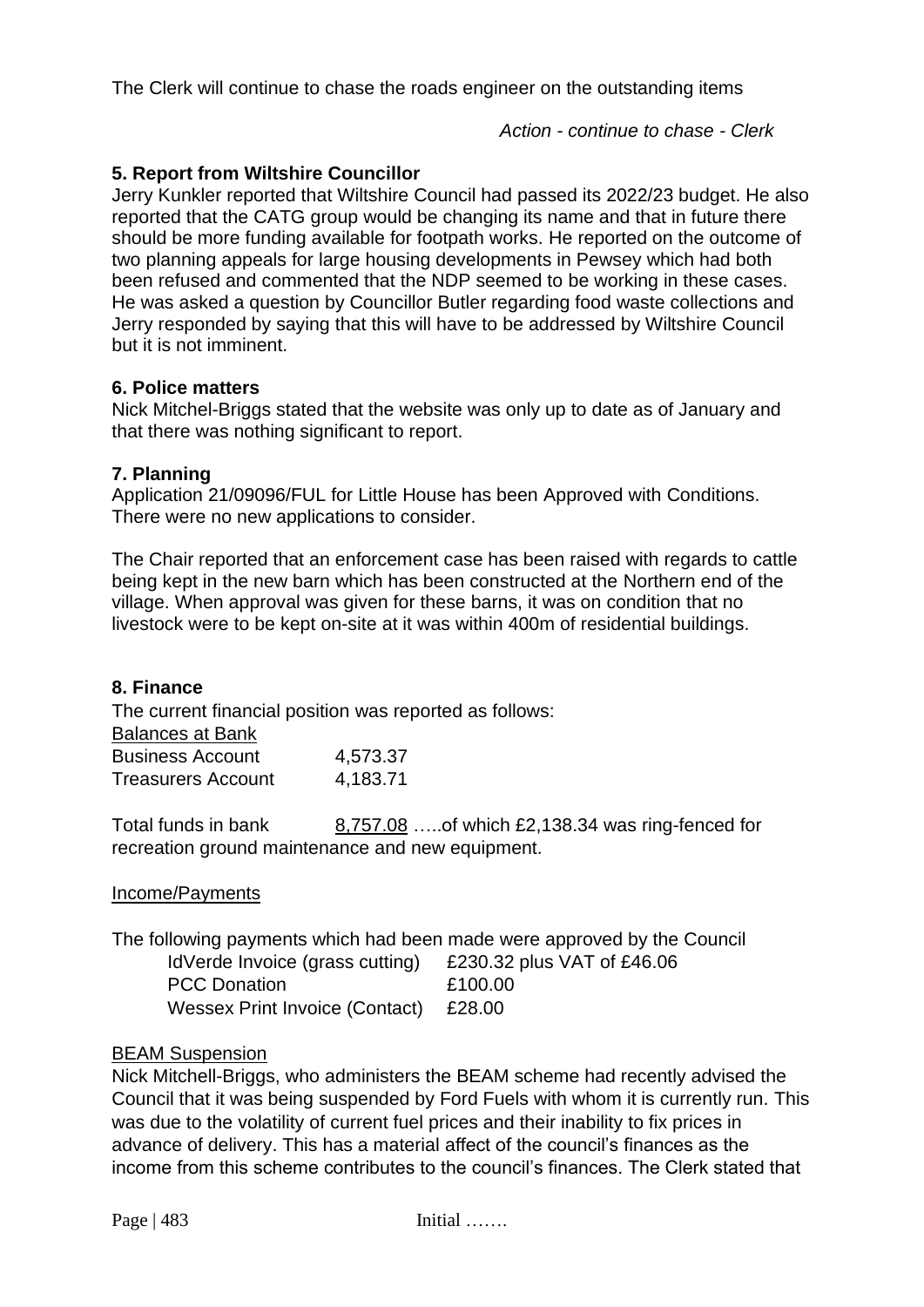the budget for the coming year had assumed a contribution of £750.00 from BEAM. It is hoped that the Council will still receive the income from the scheme due up to the point of its suspension, and that as this covered the heaviest winter usage period, it should help to mitigate any potential shortfall. In addition, the council expenditure in the current financial year was below budget and a combination of the two would reduce the need to call substantially on the reserves. Nick Mitchell-Briggs who administers the scheme stated he would contact the Burbage group administrator to further understand the situation and report back.

## **9. Recommendation for Neighbourhood Development Plan Review**

The Chair explained that a decision as to whether to review and update the NDP was needed. The current lack of an adequate (five year) supply of land for development in Wiltshire means that our NDP could be ignored because it is more than two years old, although it is otherwise relevant and robust. There is also some risk to carrying out a review, which risks drawing the attention of potential developers to the weakened state of our current Plan. Our very small size offers some protection, and responses to the most recent applications have continued to cite the NDP as a key planning criterion. However, a resolute developer might be able to overturn our NDP. This risk is not acceptable. The Chair therefore recommended that a small Review Group be convened immediately to update and revise our NDP, coincident with the current update of the WCC Local Plan, within which our NDP must operate. This proposal was unanimously supported by the Council.

#### **10. Parochial Church Council Request for Maintenance Funding**

Rob Mitchenall, on behalf of the PCC made a request for the Council to consider providing funds for the upkeep of the church grounds. He stated that all parishioners have the right to be buried in the churchyard and many make use of it to visit relatives/friends who are buried there. There is an expectation that the grounds are kept in good condition and that the costs for doing so are currently met from church funds. The church like many organisations is under financial pressure and it was felt by the PCC that the Council should contribute half the cost of the upkeep (£1,000.00). Whilst sympathetic to the request, several councillors felt that the timing was not appropriate as the budget and precept for the next financial year had already been set and did not include this item. To make such a contribution would require it to be taken from the PC's reserves and anyway the PC was already facing a shortfall due to the likely reduction in BEAM income.

A vote was taken of Councillors on supporting the request for this current financial year and this was not supported, with five votes against and none in favour. A second vote to consider the request again in the future for successive years was approved unanimously by those councillors eligible to vote.

# **11. Village Hall Committee Application for Match Grant Funding**

The Village Hall are intending to apply to Wiltshire Council for match grant funding to carry out improvements to the recreation ground. The Council has £2,138 ringfenced for such expenditure and it is hoped that with match funding this can be doubled. The funds would be used to carry out improvements such as installing a petanque pitch, benches etc. The Council was asked to approve the scheme to apply for match funding using the funds available as the application will have to be submitted prior to the next Council meeting. On condition that the improvements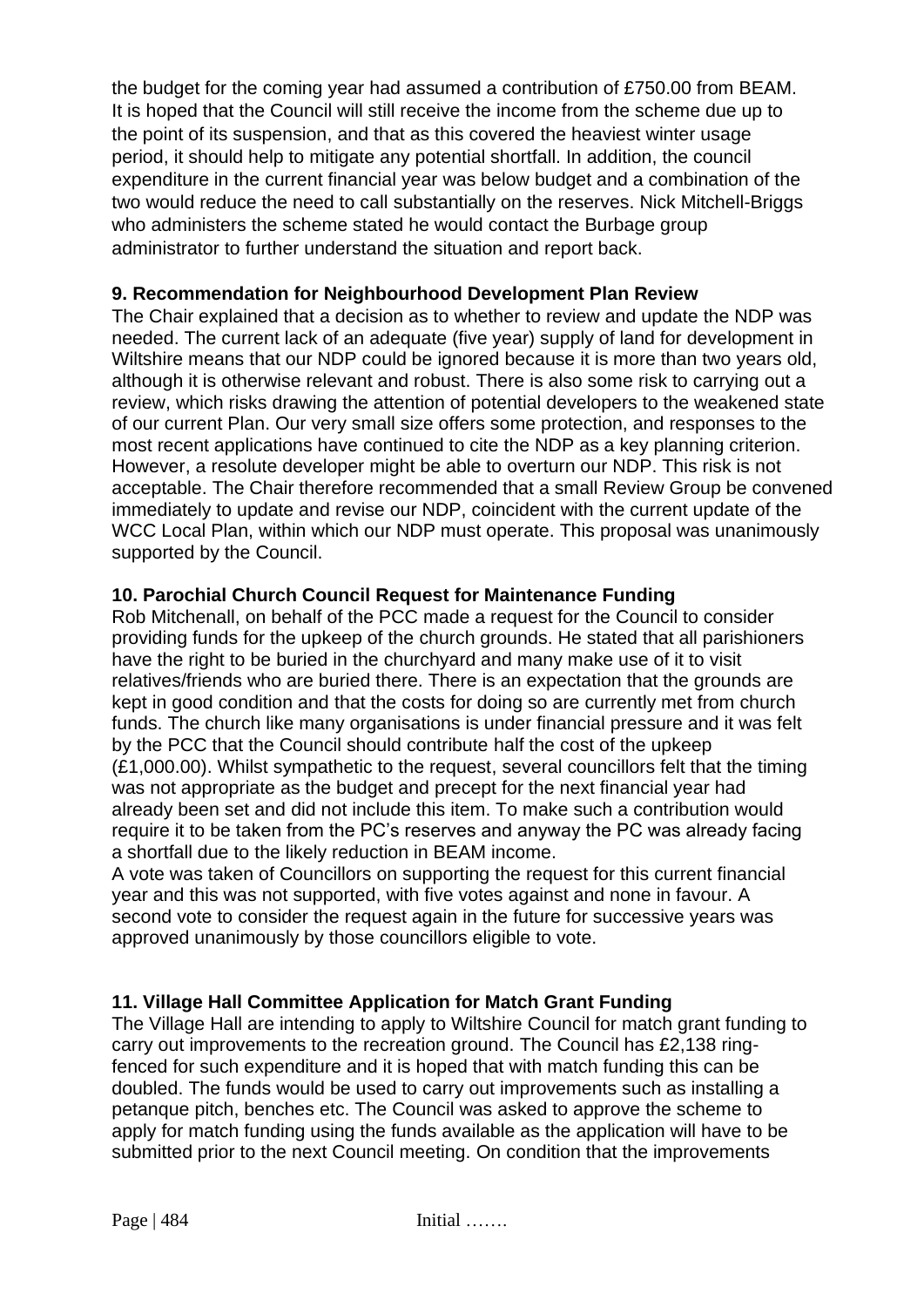were appropriate and as described the Council unanimously approved the group to proceed with the match funding application in relation to the ring-fenced funds.

*Action: Cindy Creasy to liaise with the Recreation Ground Team*

# **12. Update on Trees near Canal overhanging Forest Road**

The Chair stated that these trees continue to cause concern since they overhang the road and are now extremely close to the electric power line which is the main power supply to the village. (SSE have subsequently visited and advised they will cut back the branches near the wires). Despite numerous requests from the Council in the past no action has been taken by the landowner to address the fact that the trees present a danger to both people and property. The Chair stated he would again write to the landowner to point out that if there was an incident, they would be liable as they had been made aware on several occasions of the problem and had not addressed it.

# **13. Date of the Annual Village Clean-up**

It was agreed that the annual village clean-up would take place on the 9<sup>th</sup> of April.

*Action: The Clerk to publicise and organise*

# **14. Emergency Planning**

Councillor David Butler suggested the Council should consider making a plan in order that if there was an event (such as an extended power outage) then there would be an agreed method of working to address it. It was agreed that this was a good idea and that a sub-group would be set up to put such a plan in place. *Action: The Chair to arrange the setup of the group* 

# **15. Canal Lock Safety**

David Butler said that he was surprised at the lack of safety notices and life-saving equipment at the canal lock. It was mentioned that in the past there had a been a life ring on the side of the lock, but that it was no longer there.

*Action: Clerk to contact the CRT to discuss potential improvements* 

# **16. Correspondence Received**

An open letter email had been received from the Green Lane Association.

# **17. Matters Raised by the Public**

Clare Bamforth had attended the launch of the new Pewsey Vales circular Way and stated that they were hoping that people would add links to their website to publicise it. It was agreed to add a link to the Parish Council Website.

Nick Mitchell-Briggs said he had been asked to raise the issue of the state of the triangle of roadway opposite Clare Cottage which leads to several houses. David Butler has spoken to Highways and the Chair stated he will write to WC to request some material is delivered so that the area can be levelled.